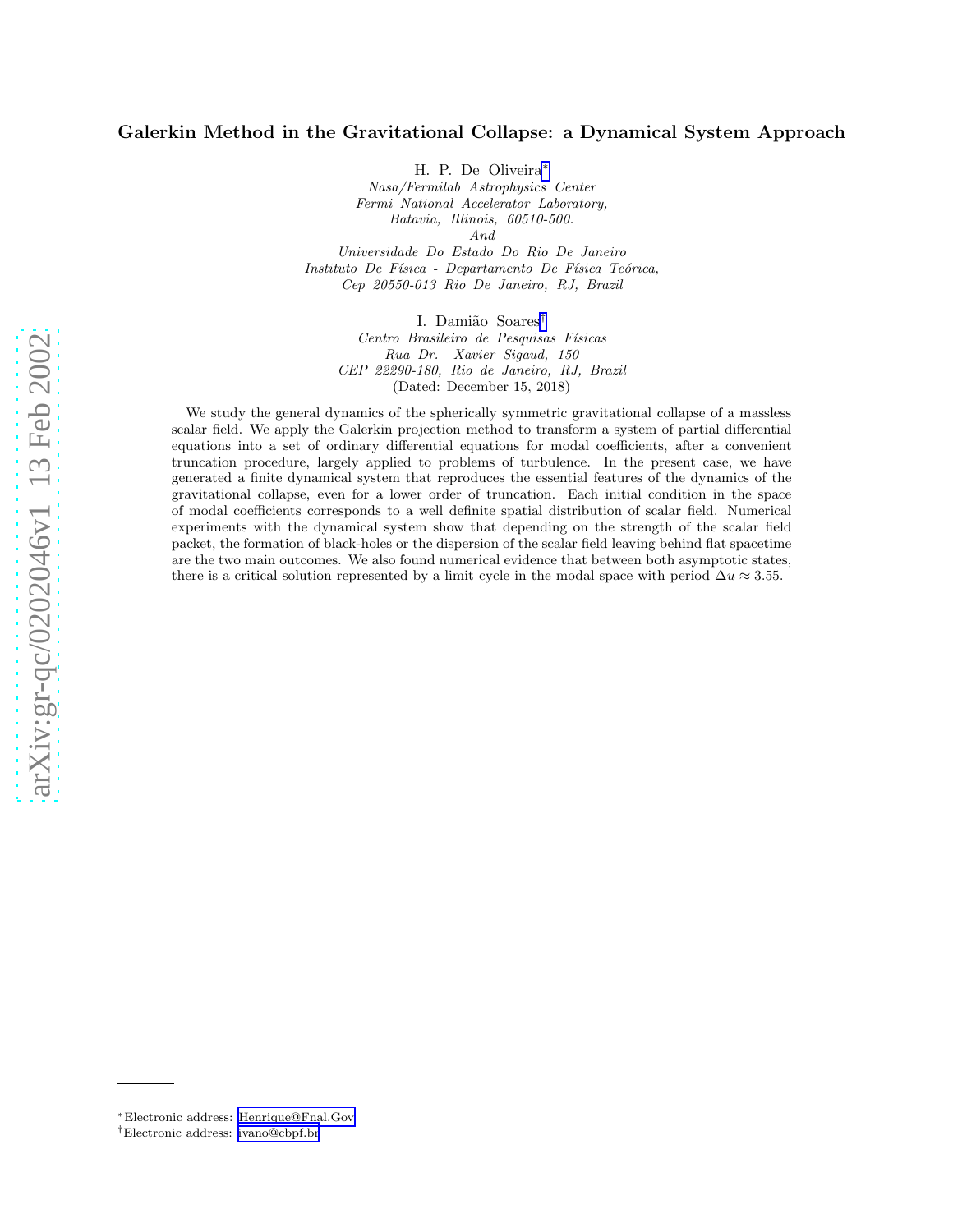<span id="page-1-0"></span>Gravitational collapse is one of the most fascinating problems studied in General Relativity. Remarkable works helped the understanding of the process of gravitational collapse $[1]$ , but there are still crucial open questions concerning, for instance, the Cosmic Censorship Conjecture, and more recently the existence of critical phenomena in gravitational collapse. We are going to focus our attention here to this last issue.

The pioneering analytical results of Christodoulou[\[2](#page-5-0)] together with numerical work[\[3](#page-5-0)] about the collapse of massless scalar fields basically established that, depending on the strength of the scalar field packet, two types of outcomes are expected to take place: the scalar field disperses to infinity leaving behind flat spacetime after an initial stage of collapse, or the scalar field collapses to form a black hole. Later Choptuik[\[4](#page-5-0)], abandoning the restriction to almost stationary initial data, performed definite numerical work establishing the idea of critical behavior in the gravitational collapse and of a threshold of black hole formation. Originally, his numerical study was realized in the collapse of spherically symmetric distributions of massless scalar fields, and later several other fields such as perfect fluid[[5\]](#page-5-0), Yang-Mills[\[6](#page-5-0)], charged and complex scalar fields[\[7\]](#page-5-0), massive scalar fields [[8\]](#page-5-0), gravitational waves [[9\]](#page-5-0), etc [[10\]](#page-5-0), were taken into consideration. Critical phenomena emerge as a robust feature in gravitational collapse, and might be attributed to the nonlinear nature of the Einstein field equations.

Here we present some interesting preliminary results concerning the application, for the first time, of the Galerkin projection method[[11\]](#page-5-0) in the gravitational collapse of a massless scalar field. The idea is to treat the general gravitational collapse of a spherically symmetric massless scalar field without imposing any additional symmetry like some kind of self-similarity. The Galerkin method is an approximative technique that allows to transform a finite set of partial differential equations into an infinite countable set of coupled ordinary differential equations associated to the infinite modes of Fourier-type in which the solutions are decomposed. Truncation of these equations to a certain order of modes may give, under certain conditions, a finite dimensional dynamical system which approximates fairly well the exact dynamics. The application of this method in problems of fluid mechanics has brought interesting new results that has shed light in the understanding of turbulence, where the most famous application of the Galerkin method is the Lorenz system[[12\]](#page-5-0) (resulting from a truncation to third order of the Galerkin projection of Navier-Stokes equation) that describes the chaotic Rayleigh-Benard convection.

Basically the Galerkin projection method consists in expanding a set of the system variables in a series of orthogonal polynomials (chosen as basis of the projection space  $X$ ), substitution in the dynamical equations and obtaining a countable infinite set of ordinary differential equations for the modal coefficients. In order to carry out the Galerkin projection, the space X must be an inner product space and the basis functions must satisfy the boundary conditions implicit in the definition of  $X$  such that any candidate to a solution automatically satisfies the boundary conditions. Truncation of the system by setting modal terms beyond a certain order equal to zero (Galerkin approximation) results in a finite dimensional system which presumably yields an adequate approximation to the infinite dimensional dynamics if the truncation is at sufficiently high order. To gain insight in the types of dynamics that are possible we will consider here a low order truncation; while our truncation is not of high enough order to model the real behavior of our system in a completely faithful way, the resulting solutions give an indication of the type of qualitative behavior of which the actual system is capable.

We consider the general spherically symmetric line element given by

$$
ds^2 = -g\bar{g} du^2 - 2g du dr + r^2 d\Omega^2,
$$
\n<sup>(1)</sup>

where  $g = g(u, r)$ ,  $\bar{g} = \bar{g}(u, r)$  and  $d\Omega^2 = d\theta^2 + \sin\theta^2 d\varphi^2$ ; u is the usual retarded null coordinate and r a radial coordinate which measures the proper area of the two sphere  $d\Omega^2$ . The massless scalar field  $\phi(u,r)$  is the only source of curvature, such that the relevant field equations that describe the dynamics are

$$
(ln g)_{,r} = \frac{r}{2} \phi_{,r}^2 \tag{2}
$$

$$
(r\bar{g})_{,r} = g \tag{3}
$$

$$
r\phi_{,ur} + \phi_{,u} - \bar{g}\left(\phi_{,r} + \frac{r}{2}\phi_{,rr}\right) = \frac{r}{2}\bar{g}_{,r}\phi_{,r}.
$$
\n
$$
\tag{4}
$$

Eqs. (2) and (3) follow directly from the Einstein field equations, and the dynamics is completely encompassed by the Klein-Gordon equation (4). Another important quantity to be introduced is the mass function,  $m(u, r)$ ,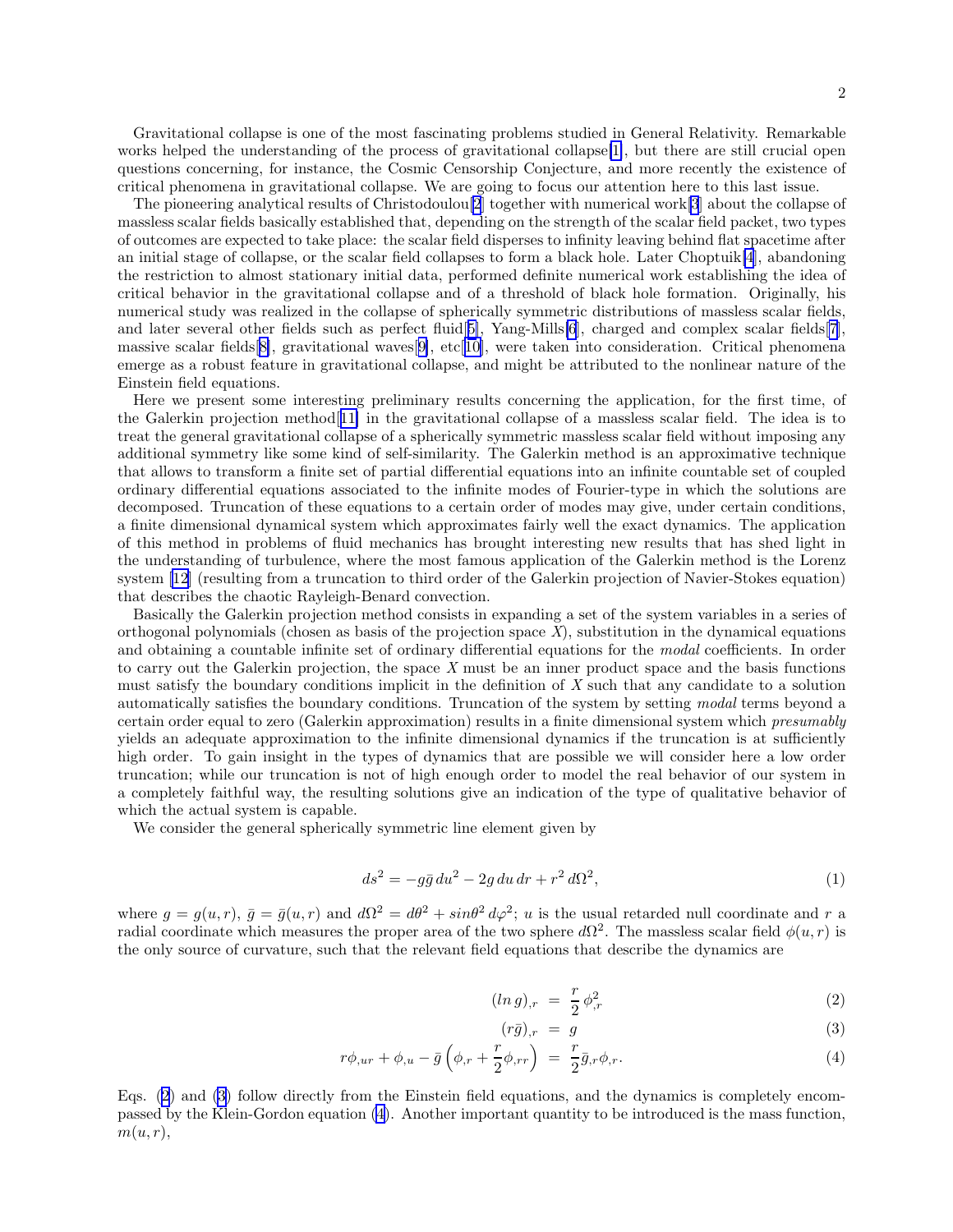$$
1 - \frac{2m(u,r)}{r} \equiv g^{\mu\nu} r_{,\mu} r_{,\nu} = \frac{\bar{g}}{g}.
$$
 (5)

<span id="page-2-0"></span>This quantity is interpreted as the effective gravitational mass inside the 2-sphere of radius  $r$ , and agrees with the Bondi and ADM masses in the asymptotic flat spacetimes.

As we have discussed briefly, the boundary conditions are of fundamental importance for the Galerkin method, since they dictate the convenient set of basis functions. We then assume that the scalar field must satisfy the following boundary conditions,  $\phi(u, 0) = 0$  and  $\phi(u, \infty) = 0$ . Regularity of the spacetime at the origin requires  $\bar{q}(u, 0) = 1$ , while the choice of u as the proper time at the origin fixes  $q(u, 0) = 1$ .

After introducing the basic equations together with the appropriate boundary conditions, we are ready to apply the Galerkin method. For the sake of convenience, we introduce an alternative radial coordinate  $\xi$ related to r by  $\xi = \ln r$ , where this new radial coordinate varies from  $-\infty$  to  $+\infty$  corresponding, respectively, to  $r = 0$  and  $r = \infty$ . Then, the chosen orthogonal set of basis functions for the projection space X is

$$
\psi_k(\xi) = e^{-\xi^2/2} H_k(\xi),\tag{6}
$$

where  $H_k(\xi)$  are the Hermite polynomials. The orthogonality is defined by the inner product

$$
\langle \psi_k(\xi), \psi_j(\xi) \rangle \equiv \int_{-\infty}^{+\infty} \psi_k(\xi) \psi_j(\xi) d\xi = 2^k \sqrt{\pi} k! \, \delta_{kj}.
$$
 (7)

The following decomposition for the scalar field  $\phi(u, \xi)$  is proposed

$$
\phi(u,\xi) = \sum_{k=0}^{N} \phi_k(u)\psi_k(\xi),\tag{8}
$$

where  $\phi_k(u)$  are the modal (Fourier-type) coefficients and N indicates the order of truncation. We remark that the precision of the above decomposition, in the sense of approaching the actual solution, depends directly on N. The boundary conditions for  $\phi$  are automatically satisfied since  $\psi_k(-\infty) = \psi_k(+\infty) = 0$  for any  $k$ .

The decomposition of  $\phi(u,\xi)$  will be considered as the fundamental piece of our strategy of applying the Galerkinmethod to the system of Eqs.  $(2)-(4)$  $(2)-(4)$  $(2)-(4)$ . Before going through the Klein-Gordon equation, Eq.  $(4)$  $(4)$ , we need to express the metric functions  $g(u, \xi)$  and  $\bar{g}(u, \xi)$  conveniently in terms of the basis functions. Thus, consideringEq. ([2\)](#page-1-0) with the new spatial variable  $\xi$ , and introducing the decomposition of the scalar field given by Eq. (8), we have

$$
g(u,\xi) = exp\left(\frac{1}{2}\int_{-\infty}^{\xi} \sum_{k=0}^{N} \sum_{j=0}^{N} \phi_k(u)\phi_j(u) \frac{d\psi_k}{d\xi'} \frac{d\psi_j}{d\xi'} d\xi'\right).
$$
\n(9)

The integration can be performed without difficulty for any order of the truncation; also from Eq. (9) we have that  $g(u, \xi)$  satisfies the boundary condition  $g = 1$  at the origin  $\xi = -\infty$ , for all u.

Now, the next step is to consider Eq. [\(3](#page-1-0)) that relates the metric functions  $\bar{g}(u, \xi)$  and  $g(u, \xi)$ . This equation can be written as

$$
\bar{g}(u,\xi) = e^{-\xi} \int_{-\infty}^{\xi} e^{\xi'} g(u,\xi') d\xi' = g(u,\xi) - \frac{\partial g}{\partial \xi} + \frac{\partial^2 g}{\partial \xi^2} - e^{-\xi} \int_{-\infty}^{\xi} e^{\xi'} \frac{\partial^3 g}{\partial \xi'^3} d\xi',\tag{10}
$$

where the term on the right-hand side arises from successive integration by parts. At this point,  $\bar{g}(u, \xi)$  can be approximated in the following way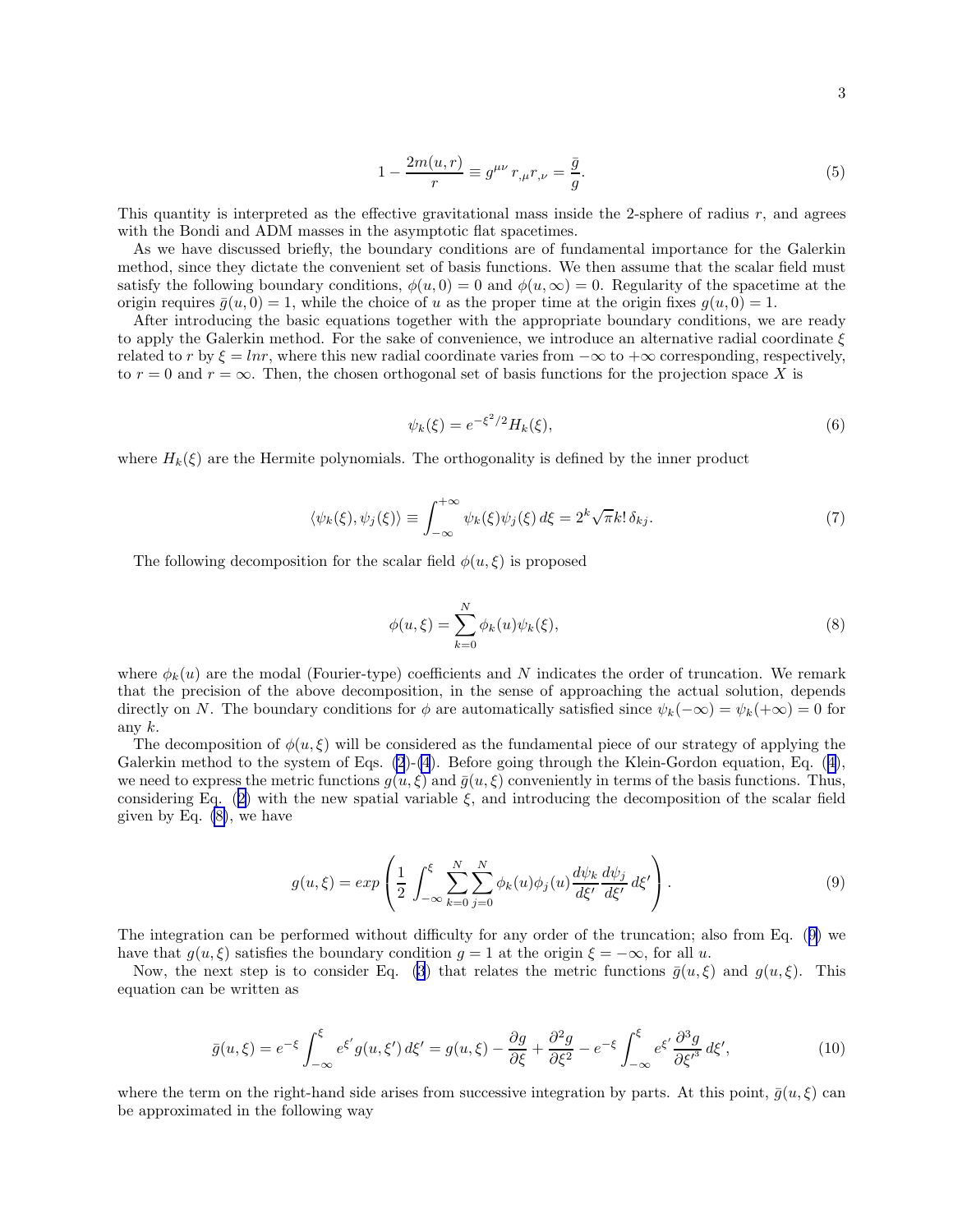$$
\bar{g}(u,\xi) \simeq g(u,\xi) + \sum_{k=1}^{J} (-1)^k \frac{\partial^k g}{\partial \xi^k}.
$$
\n(11)

Basicallythis approximation will be used in order to compute  $\bar{g}$  from g, namely, as an integral of Eq. ([10\)](#page-2-0).

The last step of the Galerkin method is to substitute Eqs. [\(8](#page-2-0)),([9\)](#page-2-0) and (11) into the Klein-Gordon equation that dictates the dynamics of the scalar field. The dynamical system for the modal coefficients  $\phi_k(u)$  is obtained after projecting the Klein-Gordon equation into the *nth* mode  $\psi_n(\xi)$ ,  $n = 0, 1, 2, ..., N$ , or

$$
\sum_{k=0}^{N} \dot{\phi}_k(u) \left\langle e^{\xi} \left( \frac{d\psi_k}{d\xi} + \psi_k \right), \psi_n(\xi) \right\rangle - \frac{1}{2} \sum_{k=0}^{N} \phi_k(u) \left\langle \bar{g}(u,\xi) \left( \frac{d\psi_k}{d\xi} + \frac{d^2\psi_k}{d\xi^2} \right), \psi_n(\xi) \right\rangle = \frac{1}{2} \sum_{k=0}^{N} \phi_k(u) \left\langle \frac{\partial \bar{g}}{\partial \xi} \frac{d\psi_k}{d\xi}, \psi_n(\xi) \right\rangle, \quad n = 0, 1, 2..., N \tag{12}
$$

where dot stands for derivative with respect to  $u$ . The result is a set of equations of the type

$$
\dot{\phi}_k(u) = F_k(\phi_j), \ \ k = 0, 1, 2...N \tag{13}
$$

where the number of equations is defined by the order  $N$  of truncation. The expressions on the right-handside of Eqs.  $(13)$  are much involved, even for low N, and will not be given here. Once the modal coefficients are known either analytically or numerically, the overall spatio-temporal behavior of the scalar field and the metric functions are determined.

Before the discussion of the qualitative aspects of the dynamical system, it will be very useful to establish a convenient way to choose the initial conditions. In our approach, a given set of initial conditions  $(\phi_0(0), \phi_1(0), ..., \phi_N(0))$  corresponds to the initial spatial distribution of scalar field given by  $\phi(0,\xi) = \sum_{k=0}^{N} \phi_k(0)\psi_k(\xi)$ . Thus, let us consider a Gaussian initial data

$$
\phi(0,\xi) = Ae^{2\xi} e^{-(e^{\xi} - 0.2)^2},\tag{14}
$$

where  $A$  is the amplitude of the distribution. The above expression can be decomposed with respect to the basis functions  $\psi_k(\xi)$ , determining the set of initial conditions, since

$$
\phi_k(0) = \frac{\langle \phi(0,\xi), \psi_k \rangle}{\langle \psi_k, \psi_k \rangle} = \frac{1}{2^k \sqrt{\pi} k!} \int_{-\infty}^{\infty} \phi(0,\xi) \psi_k(\xi) d\xi, \quad k = 0, 1.., N,
$$
\n(15)

such that the information about the initial strength of the scalar field is contained in the initial set  $(\phi_0(0), \phi_1(0), ..., \phi_N(0))$ , which depends directly on the amplitude A of the initial distribution of the scalar field. As illustration, for the value  $A = 2$  of the amplitude of the initial distribution we obtain the initial conditions of the modal coefficients for the projections up to order  $N = 3$ ,  $\phi_0(0) = 0.6782306563805649$ ,  $\phi_1(0) =$  $-0.05284561865739180, \phi_2(0) = -0.09123038744236496, \phi_3(0) = -0.0007815958656455472.$  We note that the higher the order N of truncation, the more the corresponding modal coefficients decrease; for instance, if we consider  $N = 9$ ,  $\phi_9(0) \sim 10^{-6}$ . A comparison of the original function (14) with the initial condition function constructed from the partial expansion of order  $N = 3$  with the modal coefficients given above, shows clearly that the relevant contributions actually come from the lower order modes so that, in this aspect, our truncation to order  $N = 3$  appears sufficient to grasp the essential features of initial scalar function wave packet.

Now, we are ready to present the basic qualitative aspects of the dynamics in the space of variables  $\phi_k(u)$ . The origin is the unique critical point identified as the Minkowski or flat spacetime, because  $\phi(u, \xi) = 0$ and  $g(u, \xi) = \overline{g}(u, \xi) = 1$ . The linear analysis about the origin reveals that it is an attractor for any order N of the truncation. The eigenvalues associated with the linearized system about the origin are in general complex, conjugated in pairs, with negative real parts. From the physical point of view, this characteristic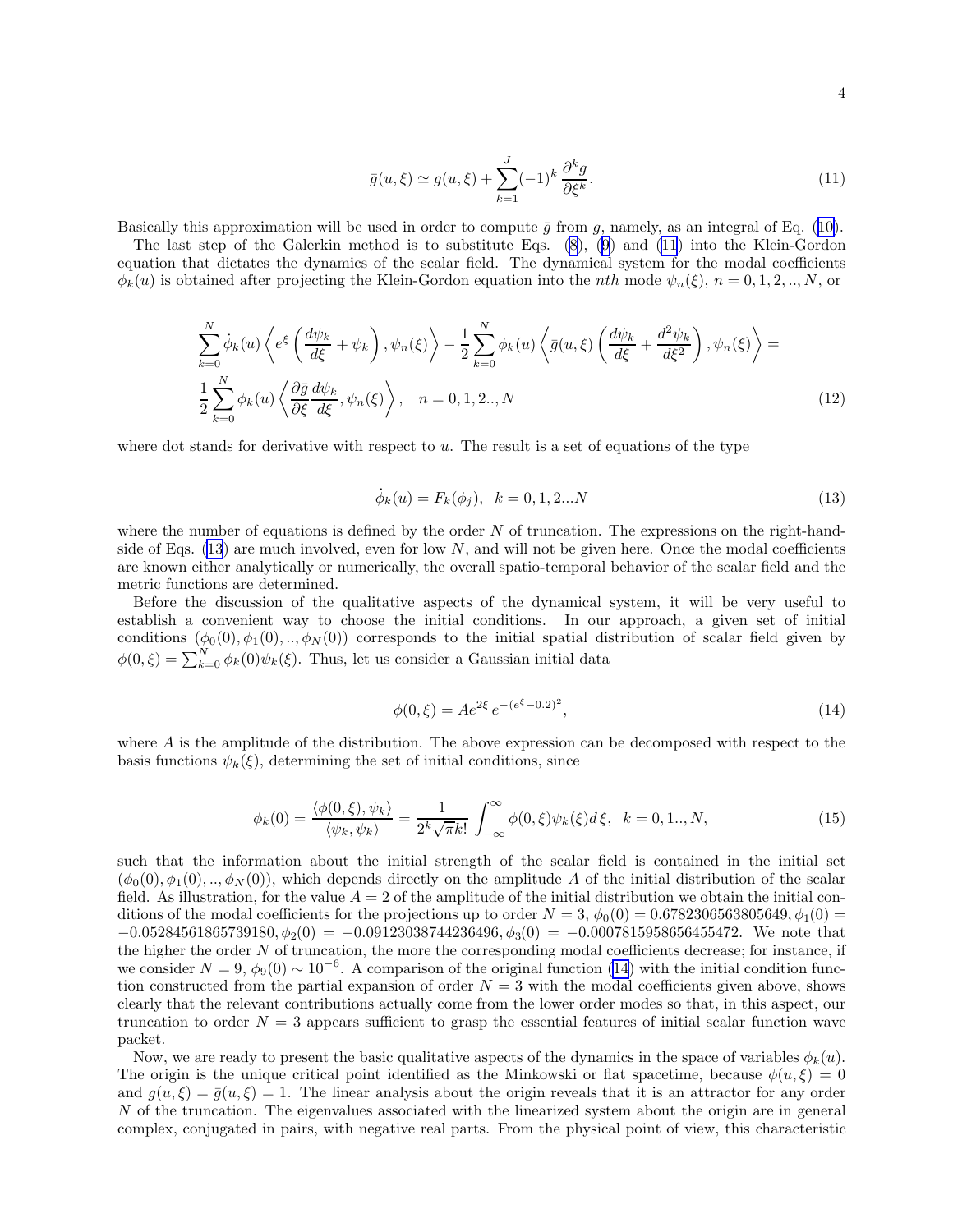is reasonable due to the fact that small modal coefficients  $\phi_k(0)$  are equivalent to a small amplitude A of the initial data. As a matter of fact, the scalar field has not enough strength to maintain the collapse and it eventually disperses leaving behind flat spacetime. This behavior extends to a nonlinear neighborhood of the origin, generated from initial modal coefficients  $\phi_k(0)$  associated with a finite (but not sufficiently large) value of the amplitude A. This behavior is illustrated in Figs. 1 for  $A = 2.0798$ , and is denoted *subcritical*. Here and in the remaining of the paper we are considering the Galerkin decomposition with  $N = 3$ , meaning the presence of four modal coefficients. Fig. 1(a) shows the evolution of the modal coefficient  $\phi_0(u)$ ; it oscillates for a certain range of u and then decays to zero. Other modes have a similar behavior. With the present initial distribution all modes tend to zero, namely, to the origin of modal space that represents flat spacetime (indeed the origin is an attractor for any order of truncation). Figs. 1(b,c) depict, respectively, the scalar fieldφ given by ([8\)](#page-2-0) for  $N = 3$  and the mass function  $m(u, \xi)$  defined from [\(5](#page-2-0)), as functions of  $\xi$  for several values of increasing u. Initially  $\phi$  and m may increase but as expected, for large u, both tend to zero, showing that the scalar field has not enough strength to collapse resulting in a final configuration corresponding to

flat spacetime. The denomination subcritical given above is now clear, because of its analogy with similar behavior in the literature, in spite of our truncation at  $N = 3$ . Our computational resources allowed us to go to a truncation of order  $N = 5$ , with analogous results, suggesting that even a lower order truncation may grasp the skeleton of the full dynamics. A second possible configuration, denoted supercritical, corresponds to initial conditions connected to a

distribution of scalar field with enough strength to hold the collapse until the formation of a black hole. The scalar field distribution in this case has amplitude A large than a critical value  $A^*$  to be discussed later. The final outcome is the infinity region of the modal space characterized by  $\sum_{k=0}^{N} \phi_k^2 = \infty$ . In approaching this region the scalar field increases as well the metric functions g and  $\bar{g}$ . Figs. 2 illustrate this behavior. Fig. 2(a) shows the modal coefficient  $\phi_0(u)$  for the supercritical solution with  $A = 2.0799$ . After oscillating this mode increases in a very fast way. All remaining modes  $\phi_1(u)$ ,  $\phi_2(u)$  and  $\phi_3(u)$  present an identical behavior. It can happen that at some point  $\bar{g}/g \to 0$ , signalizing the formation of an apparent horizon. At this point the mass function is given by  $m_{ah} = e^{\xi_{ah}}/2 = r_{ah}/2$ , with the subscript ah denoting the apparent horizon. Fig. 2(b) shows the expression  $2m/r$  plotted as a function of  $\xi$  for several values of increasing u. For  $u_{ah} \approx 28.34$ ,  $2m/r \approx 1$  at  $\xi_{ah} \approx -0.54$ . This indicates the formation of a black hole. We remark that these numerical values are an approximation of those of the full dynamics due to the  $N = 3$  truncation.

So far the results are in agreement with previous numerical works  $[4, 8]$  $[4, 8]$  $[4, 8]$  $[4, 8]$ . Following the terminology introduced by Choptuik, we called subcritical the first class of solutions, whereas the second class is known by supercritical. Between the two classes of solutions, there is the *critical solution*. The critical solution has an interesting symmetry known as discrete self-similarity, which is manifested by the periodicity of the metric and scalar field with respect to spatio-temporal scales. Gundlach and Koike et al[[5, 10](#page-5-0), [13](#page-5-0)] engendered a very interesting picture in phase space for which the critical solution is represented by a limit cycle. In our dynamical system approach derived from the Galerkin method, we obtained evidence of a limit cycle in the space of modal coefficients, which corresponds to the critical solution constituting a limiting configuration between the subcritical and supercritical classes, according to the results of Choptuik. We proceed now to discuss our result. Consider A<sup>∗</sup> the amplitude of the scalar field distribution associated with the critical solution. We have found that as  $A \to A^*$  the modal coefficients oscillate for some time before escaping to infinity (black hole formation) or tending to the origin (flat spacetime). Numerically we can successively adjust A such that we approach A<sup>∗</sup> from the region of initial data corresponding to black hole final state, or from the region corresponding to a flat spacetime final state. The more precise  $A$  is adjusted to approach the actual critical value  $A^*$ , the longer is the time the modal coefficients oscillate periodically. Fig. 3(a) illustrates this behavior. The modal coefficients correspond to the choice  $A = 2.079856788846789$ , and it can be noted that after  $u \approx 50$  the oscillations are performed steadily with a definite period  $\Delta u \approx 3.55$ . The Figure shows modes up to  $N = 3$  but we have checked that all other modes, up to  $N = 5$ , exhibit a similar behavior also with  $\Delta u \approx 3.55$ , indicating that we are approaching a periodic orbit in the complete modal space, or a *limit cycle*, which is a representation in the modal space of the critical solution. Fig. 4 shows the projection of the previous solution in the 3-dim subspace spanned by the modes  $(\phi_0, \phi_1, \phi_2)$ . It is a remarkable fact that the presence of the limit cycle in the modal dynamical space manifests itself in any order of the truncation. This gives a strong indication that our dynamical system approach to the gravitational collapse, via the Galerkin projection method, exhibits the basic skeleton of the dynamics, as that which was found in numerical simulation of Einstein-Klein-Gordon system. We are presently making a careful evaluation of the order of the error between a truncation of order N and orders  $N + 1$ ,  $N + 2$ , and so on. The indication is that the error tends to decrease fast as  $N$  increases, suggesting a faithful approach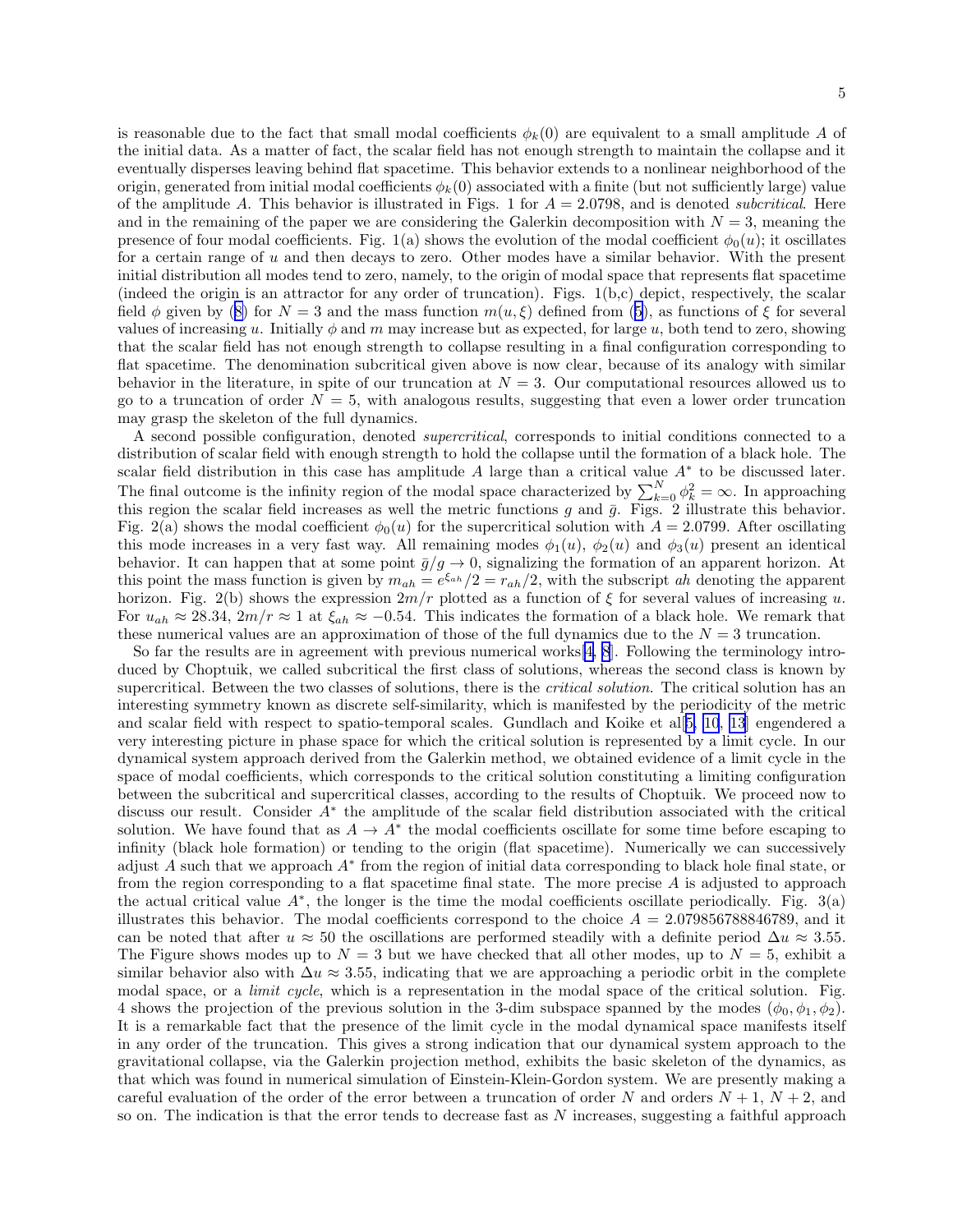<span id="page-5-0"></span>of the dynamics of the system.

We must finally remark the potentiality of the Galerkin method applied in the treatment of the dynamics of the gravitational collapse, as a reduction of the dynamics to a dynamical system problem, which may avoid extremely elaborated numerical techniques and, in its simplicity, guarantees that the resulting dynamics is a skeleton of the underlying physics and not a consequence of numerical artifacts. We are also presently applying the same method to the case of massive scalar field.

The authors acknowledge the financial support of CNPq.

- [1] C. W. Misner, K. S. Thorne and J. A. Wheeler, Gravitation, W. H. Freeman and Company (San Francisco, 1970).
- [2] D. Christodoulou, Commun. Math. Phys., 105, 337 (1986); ibid, 106, 587 (1986).
- [3] Dalia S. Goldwirth and Tsvi Piran, Phys. Rev. D36 , 3575 (1987).
- [4] M. Choptuik, Phys. Rev. Lett., **70**, 9 (1993).
- [5] A. M. Abrahams and C. R. Evans, Phys. Lett. 70, 2980 (1993); D. Maison, Phys. Lett. B, 366, 82 (1996); T. Koike, T. Hara and S. Adachi, Phys. Rev. Lett. 74, 5170 (1995); D. W. Neilsen and M. W. Choptuik, Critical phenomena en perfect fluids,<http://xxx.lanl.gov/abs/gr-qc/9812053>.
- [6] M. W. Choptuik, T. Chmaj and P. Bizon, Phys. Rev. Lett., 77, 424 (1996).
- [7] E. W. Hirschamnn and D. M. Eardley, Phys. Rev. D51, 4198 (1995); Shadar Hod and Tsvi Piran, Phys. Rev. D55, 3485 (1997).
- [8] P. R. Brady, C. M. Chambers, S. M. C. Goncalves, Phs. Rev. D56, 6057 (1997).
- [9] A. M. Abrahams and C. R. Evans, Phys. Rev. Lett., 70, 2980 (1993).
- [10] C. Gundlach, Critical Phenomena in Gravitational Collapse, Living Rev. Rel. 2, 4 (1999).
- [11] P. Holmes, J. L. Lumley and G. Berkooz, Turbulence, Coherent Structures, Dynamical Systems and Symmetry, Cambridge Monographs in Mechanics (Cambridge, 1988).
- [12] E. N. Lorenz, J. Atmos. Sci., 20, 130 (1963).
- [13] C. Gundlach, Phys. Rev. D55, 695 (1997).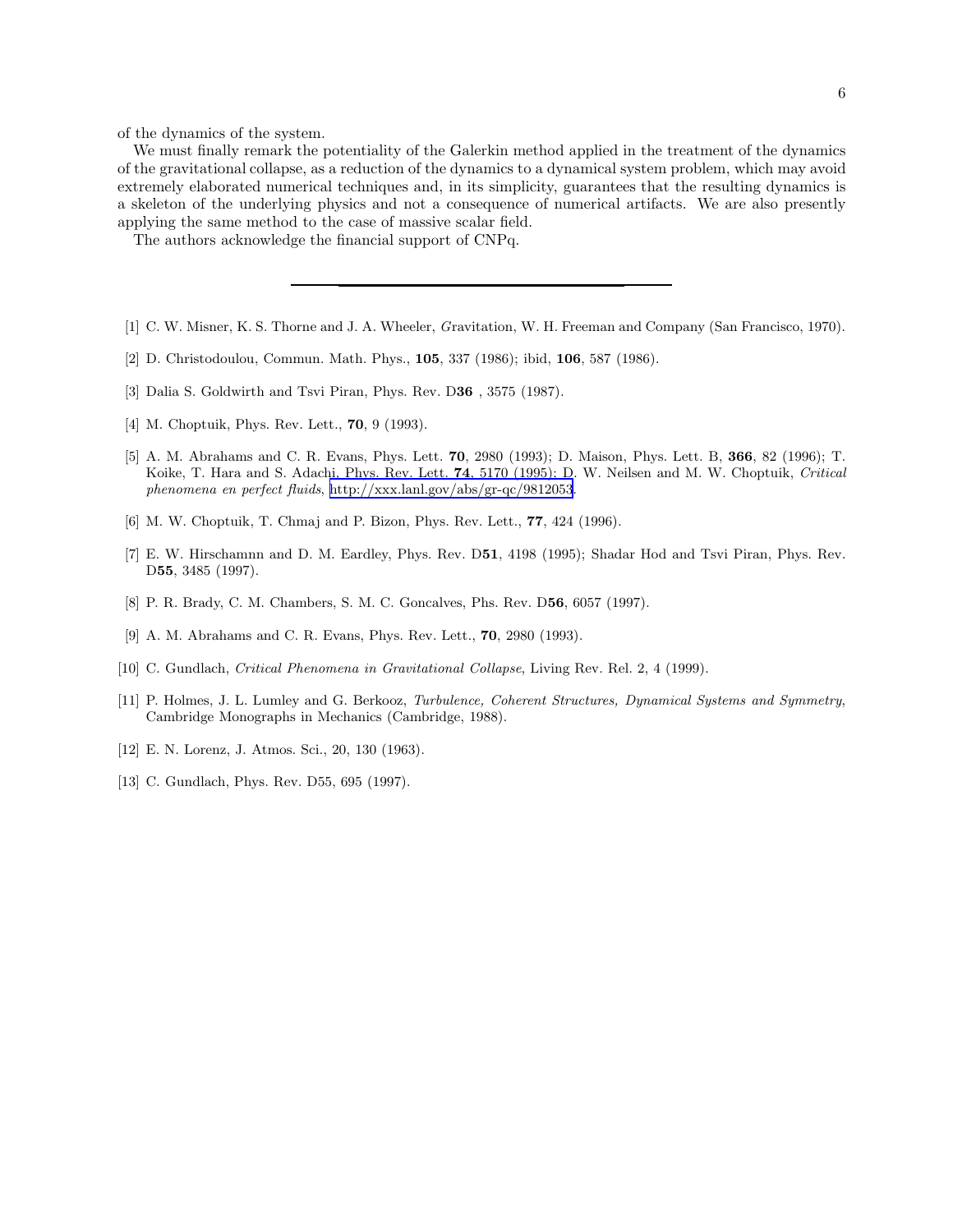

FIG. 1: (a) Evolution of the modal coefficient  $\phi_0(u)$  for the subcritical configuration, which corresponds to the a scalar field distribution with initial amplitude  $A = 2.0798$ . The remaining modes have a similar behavior. (b) Behavior of the scalar field as a function of  $\xi$  for several values of increasing u. The amplitude of  $\phi(\xi, u)$  increases indicating the initial phase of collapse, but for large  $u$  the scalar field tends to zero corresponding to a final flat configuration. (c) Distributions of the mass-function  $m(\xi, u)$  for increasing u.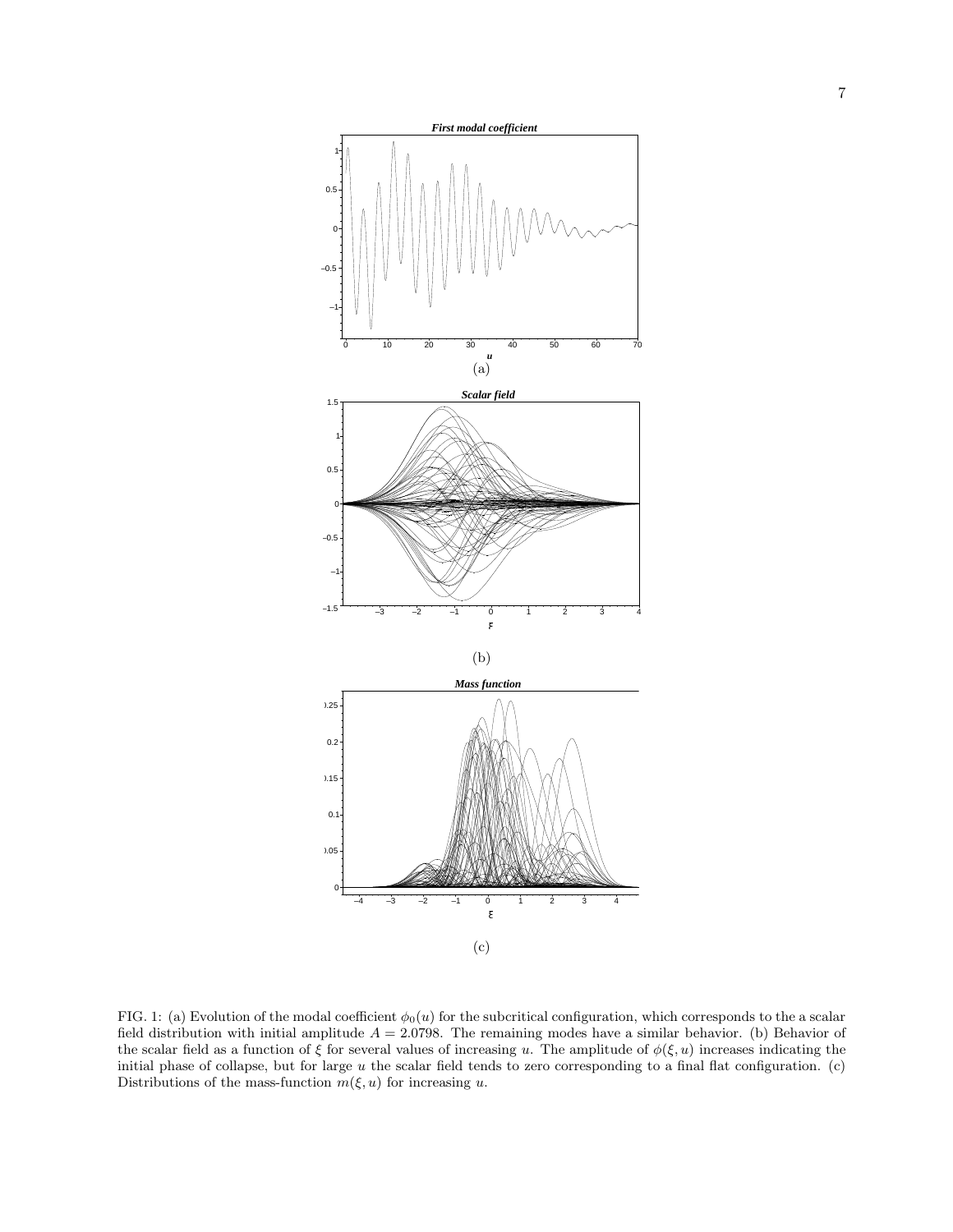

FIG. 2: (a) Evolution of the modal coefficient  $\phi_0(u)$  for the subcritical evolution with  $A = 2.0799$ . After an initial phase of oscillations, this mode increases in a very fast way. Other modes  $\phi_1$ ,  $\phi_2$  and  $\phi_3$  exhibit identical behavior. (b)  $2m/r$  plotted as a function of  $\xi$  for several values of increasing u. For this supercritical configuration,  $2m/r \approx 1$ indicates the formation of an apparent horizon at  $(\xi_{ah}, u_{ah})$  and consequently a black hole.